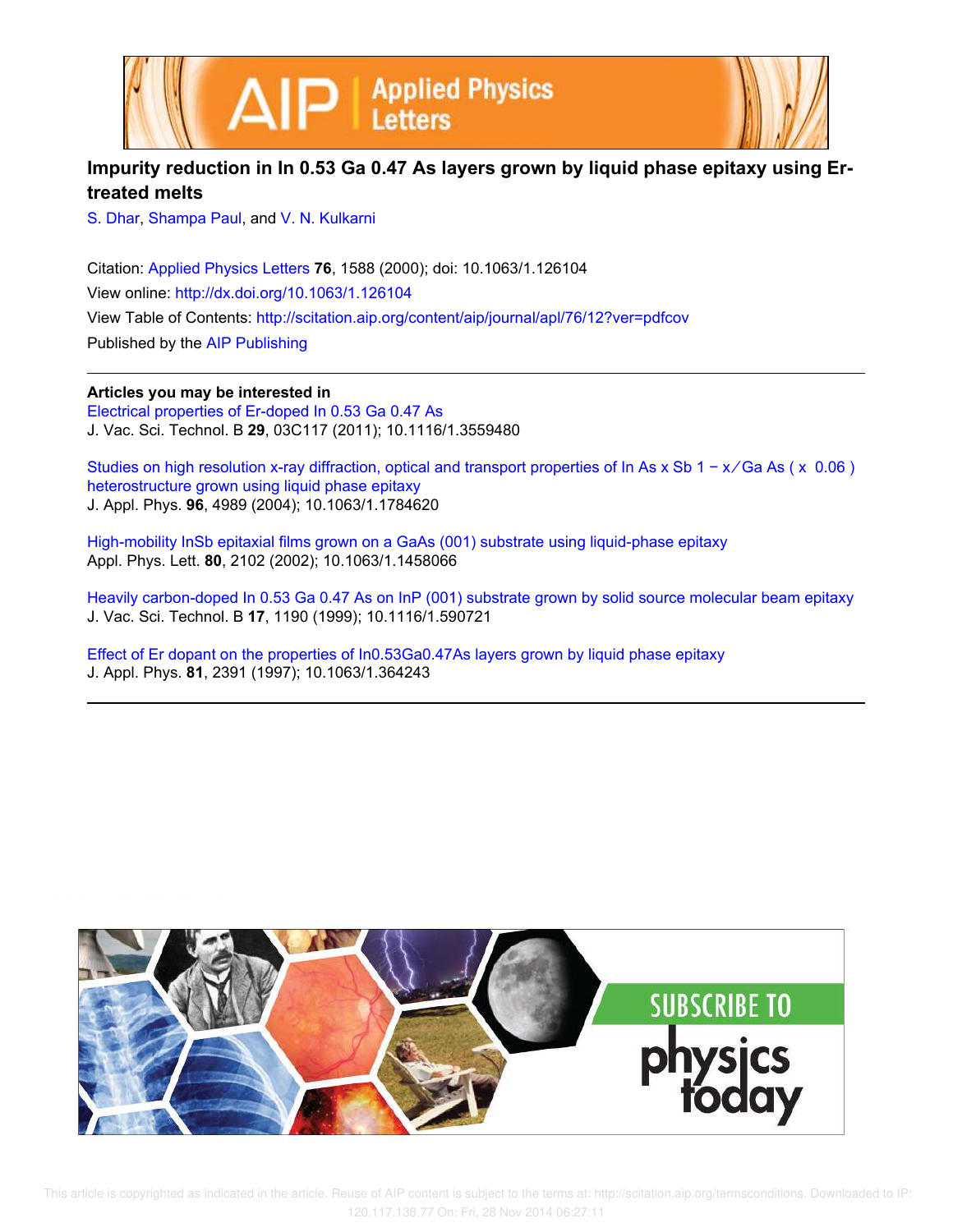## **Impurity reduction in In0.53Ga0.47As layers grown by liquid phase epitaxy using Er-treated melts**

S. Dhara) and Shampa Paul *Department of Electronic Science, Calcutta University, Calcutta-700 009, India*

V. N. Kulkarni

*Department of Physics, Indian Institute of Technology, Kanpur-208 016, India*

(Received 30 March 1999; accepted for publication 25 January 2000)

Hall mobility and carrier concentration measurements are done on  $In<sub>0.53</sub>Ga<sub>0.47</sub>As$  layers grown by liquid phase epitaxy from melts containing 0.1–0.18 wt % Er. The carrier concentration in the layer decreased to  $2 \times 10^{14}$  cm<sup>-3</sup> upon the addition of 0.16 wt% Er to the growth melt but the corresponding mobility of the layer increased only marginally. A detailed analysis of the temperature-dependent Hall mobility data for the samples using a theoretical curve fitting technique revealed that the donor impurities in the material are reduced to a greater extent compared to the acceptors, making the layers compensated. The experimental mobilities are further compared with the published values of theoretically calculated mobilities for InGaAs with similar compensations. It is shown that the space charge scattering effects are to be considered in order to get a good agreement between the experimental and the theoretical values. © *2000 American Institute of Physics.* [S0003-6951(00)03212-5]

Er is getting increased attention in semiconductor optoelectronics because of its ability to produce stable optical emission at 1.55  $\mu$ m when used as a dopant in III–V compound semiconductors. $1-3$  Er and other rare earth metal dopants can also greatly reduce the residual impurities in III–V epitaxial layers grown by liquid phase epitaxy (LPE) when added in minute quantities to the growth melt. This is a great advantage as it reduces the otherwise long-time high temperature melt baking schemes required for getting high purity layers by LPE. Impurity reduction by Er has been observed in many LPE-grown III–V compounds such as GaAs,<sup>4</sup> InP,<sup>5</sup> InGaAsP,<sup>6</sup> and InGaAs.<sup>7</sup> In all these reports, however, the general reduction of impurities has been emphasized but no study has been made so far to clarify the gettering action of Er on donor and acceptor type impurities separately. In some of the earlier studies, $<sup>8</sup>$  it was noted that</sup> the as-grown *n*-type material became *p* type after the addition of Er to the growth melt indicating that Er gettering is probably more effective for reducing the donors. Gao *et al.*<sup>7</sup> observed an extremely low *n*-type carrier concentration in  $In_{0.53}Ga_{0.47}As$  layers grown by LPE from Gd-treated melts but the mobility did not show the expected enhancement for apparently such high purity materials. The authors suggested that the layers were compensated due to a greater reduction of the donors compared to the acceptors. From photoluminescence studies, we have shown earlier<sup>9</sup> that Er reduces both types of impurities in LPE-grown InGaAs layers but a quantitative assessment of such reduction could not be made. In this study, we have used a temperature-dependent Hall effect measurement technique and a theoretical curve fitting procedure to determine the residual donor and acceptor concentrations in InGaAs layers grown by LPE from melts containing Er. The resultant compensation in the layers has been calculated and attempts have been made to use the data for explaining the observed low mobilities in such layers.

The details of our LPE technique for the growth of In-GaAs layers from Er containing melts have been reported earlier.<sup>9</sup> In this work, we have used layers grown from melts containing  $0.1-0.18$  wt % Er. Er is added to a melt which has already been baked at 700 °C for 20–25 h and an additional 5 h baking at 750 °C is used to assist the Er gettering of the impurities. For Er content above  $0.17 \text{ wt } \%$  in the growth melt, the grown layers showed scattered microparticles on the surface which were earlier attributed to precipitated  $ErAs.<sup>10</sup>$ 

Rutherford backscattering (RBS) technique was used to check the composition and also to identify the presence of any Er in the material. Figure 1 shows the RBS spectrum for a layer grown from a melt containing 0.18 wt % Er. The Er



FIG. 1. RBS spectrum for an InGaAs layer grown from a melt containing 0.18 wt % Er. The open circles are experimental data whereas the solid line is a theoretical fit.

rticle. The terms at: http://scitation.com/itting.com/itting.com/itting.com/itting.com/itting.com/itting.com/i<br>120.117.138.77 On: Fri, 28 Nov 2014 06:27:11 120.117.138.77 On: Fri

a)Electronic mail: sdhar@cucc.ernet.in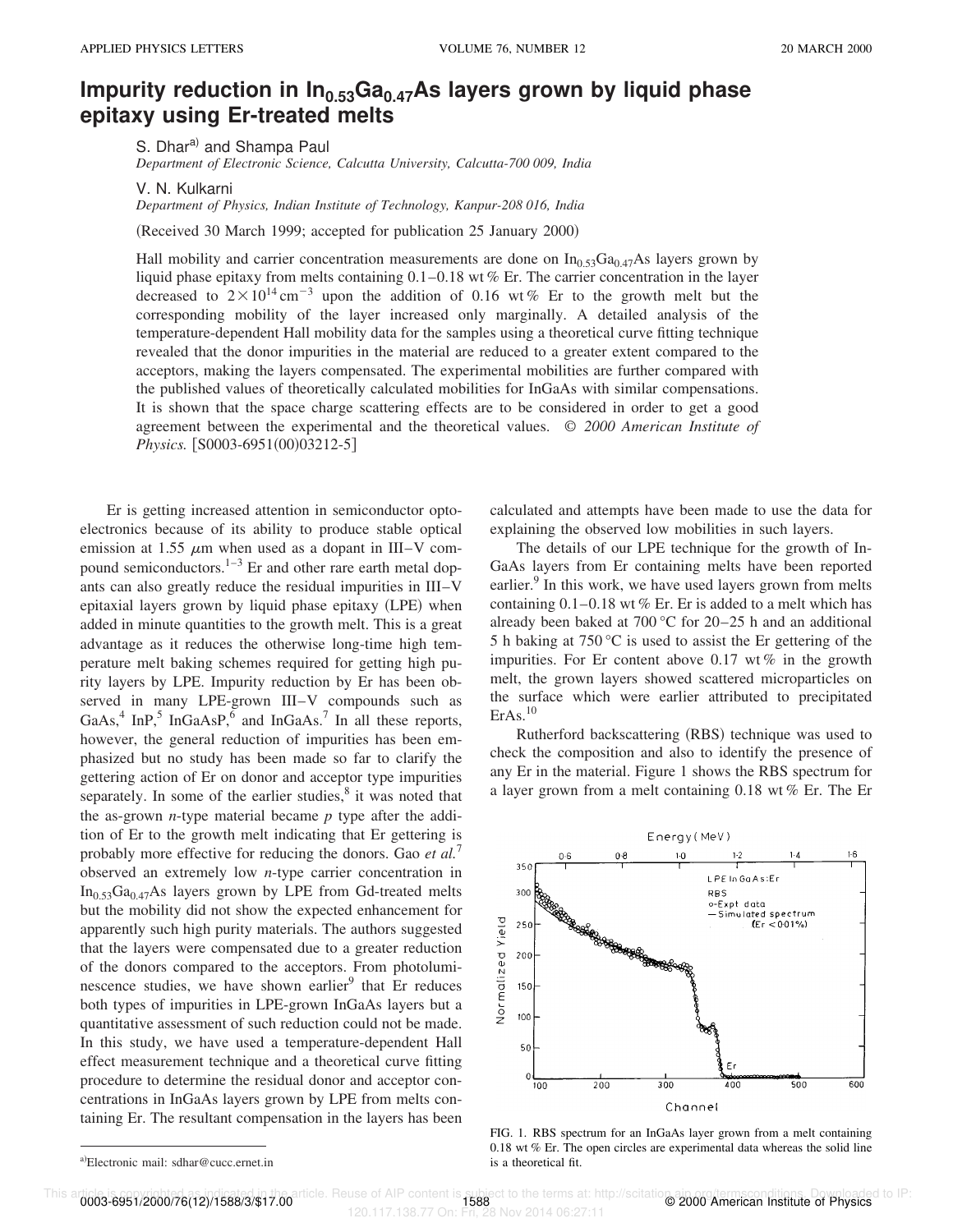TABLE I. 77 K Hall mobilities and corrected carrier concentrations of InGaAs layers grown from Er-treated melts.

| Sample No. | Er (wt $\%$ ) in<br>growth melt | Melt bake after<br>Er addition<br>(h) | <b>77 K Hall</b><br>mobility<br>$\text{(cm}^2/\text{V s})$ | Carrier<br>concentration<br>$(n)$ (cm <sup>-3</sup> ) |
|------------|---------------------------------|---------------------------------------|------------------------------------------------------------|-------------------------------------------------------|
| 230        | 0.1                             | 5                                     | 29 28 1                                                    | $4.4 \times 10^{15}$                                  |
| 231        | 0.16                            |                                       | 37 230                                                     | $2 \times 10^{14}$                                    |
| 234        | 0.16                            |                                       | 41 760                                                     | $3 \times 10^{14}$                                    |

detection limit of the RBS system was 0.01% and we could not find any Er-related peak in the spectrum indicating that the resultant Er content in the material must be below this limit. From the usual curve fitting procedure, the In content in the layer was obtained as 53%.

Hall measurements in the range 77–300 K were done on 3–4 mm<sup>2</sup> Van der Pauw samples with alloyed In–Sn contacts applied at the four corners. In all measurements, a magnetic field of 2800 G was used. Three InGaAs samples, labeled 230, 231, and 234 were used in the study. Sample 230 was grown from a melt containing 0.1 wt % Er. Samples 231 and 234 were grown from the same melt containing 0.16 wt % Er. However, after the growth of sample 231, the melt was subjected to an additional 4 h bake at 750 °C and then used for the growth of sample 234. Samples 231 and 234 exhibited very low carrier concentrations near  $10^{14}$  cm<sup>-3</sup> and, for them, corrections due to surface depletion and effective thinning of the conducting channel were necessary.<sup>11</sup> The surface depletion width at different temperatures were calculated from the corresponding InGaAs band bending potentials which were, in turn, calculated from the surface Fermi level pinning potential of about  $0.2$  V for InGaAs.<sup>12</sup> Further, the measured carrier concentrations were corrected for the temperature dependence of the Hall factor.<sup>13</sup> The corrected carrier concentrations for each sample were almost independent of temperature as is expected for the full ionization of the donors.

Table I lists the 300 and 77 K Hall mobilities of the samples alongwith their corrected carrier concentrations. Free carrier concentrations in both 231 and 234 are reduced by one order of magnitude compared to that in sample 230. This reflects the very effective impurity gettering action of Er. However, the corresponding increase of mobility in samples 231 and 234 is much less than what one would expect for such ultrapure materials. This observation is similar to that of Gao *et al.*<sup>7</sup> and can be supported only by assuming a high compensation for the layers. In order to get a more clear picture of the situation, we did a detailed analysis of our measured temperature-dependent Hall mobility data considering the important scattering mechanisms in the material, *viz*. ionized impurity scattering, polar-optic phonon scattering, alloy scattering, and space charge scattering. We have used the expressions derived by Brookes,<sup>14</sup> Petritz and Scanlon,<sup>15</sup> Tietzenand and Weisberg,<sup>16</sup> and Conwell and Vassel<sup>17</sup> for calculating the mobilities limited by the earlier four kinds of scattering mechanisms, respectively.

Figure 2 shows the temperature dependence of the Hall mobility and carrier concentration for sample 231. The other two samples showed similar behavior. The solid circles in This article is copyrighted as indicated in the article. Reuse of AIP content is subject to the terms at Pitip://schattVh.aip.org/fermsconditions. Dewnloaded to IP:<br>the figure are the experimental data whereas the continuo 120.117.138.77 On: Fri, 28 Nov 2014 06:27:11



FIG. 2. Temperature dependence of the Hall mobility  $(\mu_H)$  and the carrier concentration  $(n)$  for InGaAs sample 231 grown from a melt containing  $0.16$ wt % Er. The solid circles in the figure represent experimental data whereas the continuous line is a theoretical fit.

curve represents the theoretically expected variation of the mobility limited by the earlier scattering mechanisms. Fitting of the theoretical curve with the experimental points was done by assuming the values of the donor concentration  $N_D$ , acceptor concentration  $N_A$  and the space-charge-densityscattering-cross-section product  $N_SQ$  for each sample. Table II gives the assumed values the earlier three parameters for obtaining best fit of the theoretical data with the experimental ones, along with the calculated compensation ratio for each sample. Two important observations can be made from the data of Table II. First, Er reduces both the donor and the acceptor type impurities in the material. However, the donors are reduced by a much larger ratio compared to the acceptors so that the net compensation in the material increased from 1.7 in sample 230 to 9 in sample 231. Additional bake of the growth melt reduced the acceptors further and the compensation in sample 234 is lowered to 5. In Table III, we compare our measured 300 and 77 K mobility data with that calculated by Takeda<sup>18</sup> for similar free carrier concentrations and compensation ratios. 300 K values show reasonable agreement within experimental errors. However, the 77 K mobilities calculated by Takeda are much higher than our experimental values even after considering the compensation in the materials. One plausible argument is that Takeda did not take into account mobility reduction by space charge scattering in his calculations. Space charge scattering was

TABLE II. Values of  $N_D$ ,  $N_A$ ,  $N_SQ$ , and compensation ratio for InGaAs layers grown from Er-treated melts, obtained from the theoretical curve fitting of the experimental data.

| Sample No. | $N_{D}$<br>$\rm (cm^{-3})$ | $N_A$<br>$\rm (cm^{-3})$ | $N_{\rm s}Q$<br>$(10^4 \text{ cm}^{-1})$ | Compensation Ratio<br>$(N_D + N_A)/n$                                                                        |
|------------|----------------------------|--------------------------|------------------------------------------|--------------------------------------------------------------------------------------------------------------|
| 230        | $6 \times 10^{15}$         | $1.4 \times 10^{15}$     |                                          | 1.7                                                                                                          |
| 231        | $1 \times 10^{15}$         | $8 \times 10^{14}$       |                                          | 9.0                                                                                                          |
|            |                            |                          |                                          | lect t $234$ e term $9 \times 10^{14}$ rb://sc $6 \times 10^{14}$ .aip.org/?ermsconditions. $59$ wnloaded to |